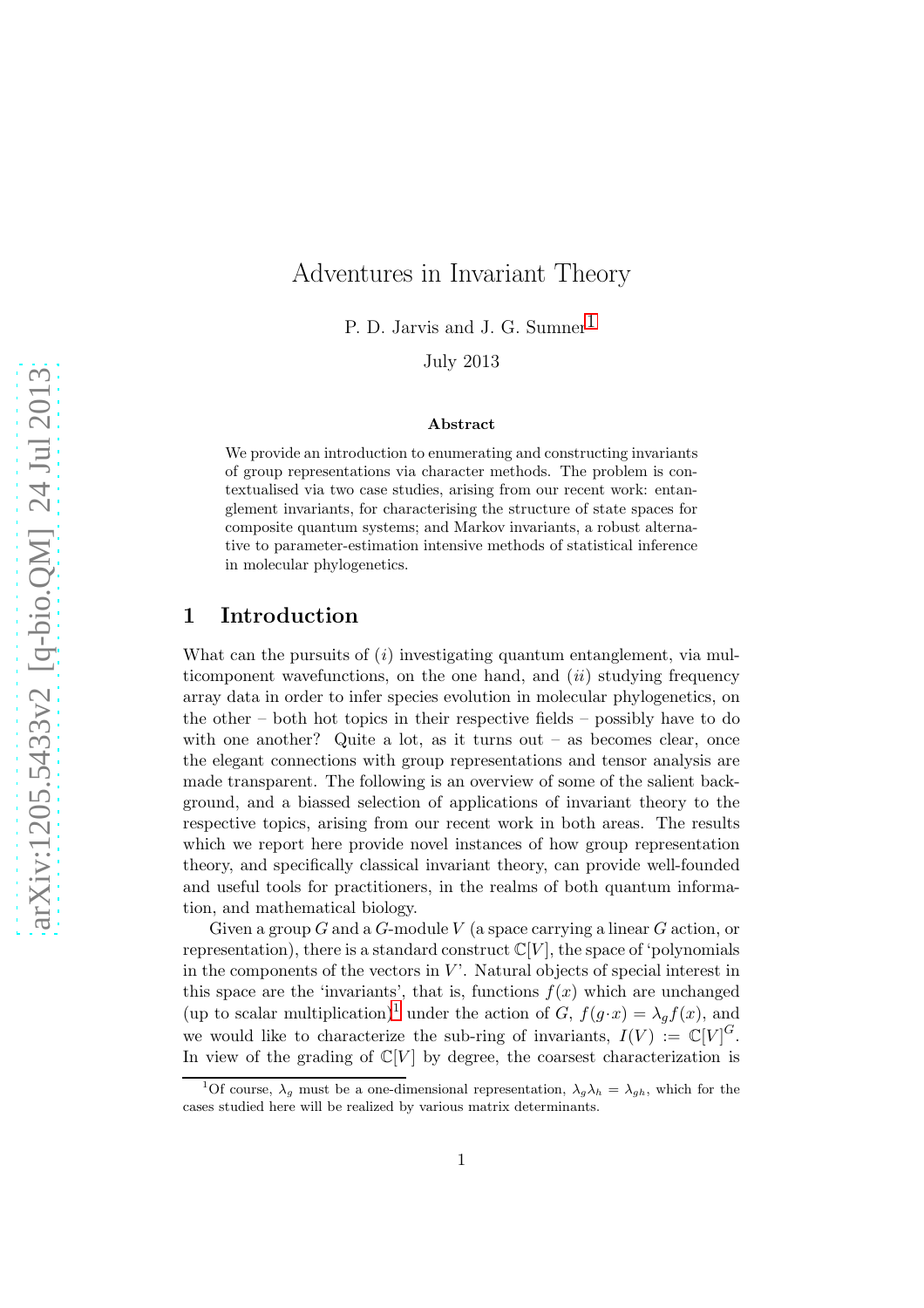#### 2 Application I – Quantum entanglement 2

the associated Molien series,  $h(z) = \sum_{n=0}^{\infty} h_n z^n$  with  $h_n = Dim(\mathbb{C}[V]_n^G)$ . In well-behaved cases,  $I(V)$  has a regular structure (and is finitely generated), and  $h(z)$  is a very pleasant rational polynomial. For G semi-simple and compact, Molien's theorem [\[22\]](#page-10-0) gives an integral representation of  $h(z)$  via the Haar measure on G. Knowledge of  $h(z)$  and of a set of generators of  $I(V)$  is generally important for applications. For example if V is the adjoint representation, with G semi-simple, Harish-Chandra's isomorphism states that  $I(V)$  is a polynomial ring, whose generators are nothing but the fundamental (Casimir) invariants for the Lie algebra  $\mathfrak{g} = L(G)$  of G. For a comprehensive introduction to the theory of representations and invariants of the classical groups see for example Goodman [\[9\]](#page-9-0). We now turn to our discussion of applications.

# 2 Application  $I -$ Quantum entanglement

In nonrelativistic quantum mechanics with continuous variable systems, we work with the Schrödinger representation, whose uniqueness is guaranteed by the celebrated Stone-von Neumann theorem. The  $V$ 's are thus various complex  $L^2$  spaces and, for multi-partite systems, tensor products thereof. However, for purely 'spin' systems, where the state space is spanned by a finite set of eigenstates of some selected observable quantity, the Hilbert spaces are simply finite-dimensional complex vector spaces  $V \cong \mathbb{C}^N$ . Our interest here is in composite systems with  $K$  parts. In the context of quantum information, a subsystem with dimension  $D$  is referred to as a 'qu $D$ it'. For K quDits, then,  $N = K^D$ . The simplest case occurs for  $D = 2$  (corresponding to spin- $\frac{1}{2}$ , for example 'up' or 'down' electronic spin states in an atom) and we have K 'qubits', with V the K-fold tensor product  $\mathbb{C}^2 \otimes \mathbb{C}^2 \otimes \cdots \mathbb{C}^2$ of dimension  $N = 2^K$ .

The quantum state of the system as a whole is described as usual by a vector in the total space  $V$ , but we imagine experimenters Alice, Bob, Carol,  $\cdots$ , and Karl who are each able to access only one subsystem. In the oftdescribed scenario of 'spooky-action-at-a-distance', Alice, Bob, Carol,  $\cdots$ , and Karl, despite remaining in their spatially separated labs, each manipulate their own subsystem independently, but observable outcomes between their measurements, and those in their colleagues' labs, are nonetheless not independent – the properties of each subsystem's quantum state in this case are correlated with those of the other K−1 subsystems, and the overall state is described as 'entangled'.

One strategy available to each of Alice, Bob, Carol,  $\cdots$ , and Karl is simply to let his or her individual subsystem change under some time evolution, which can be engineered independently of the others. However, such local transformations do not affect the entanglement of the joint, K-party quantum state of the system as a whole: hence, any proposed numerical measure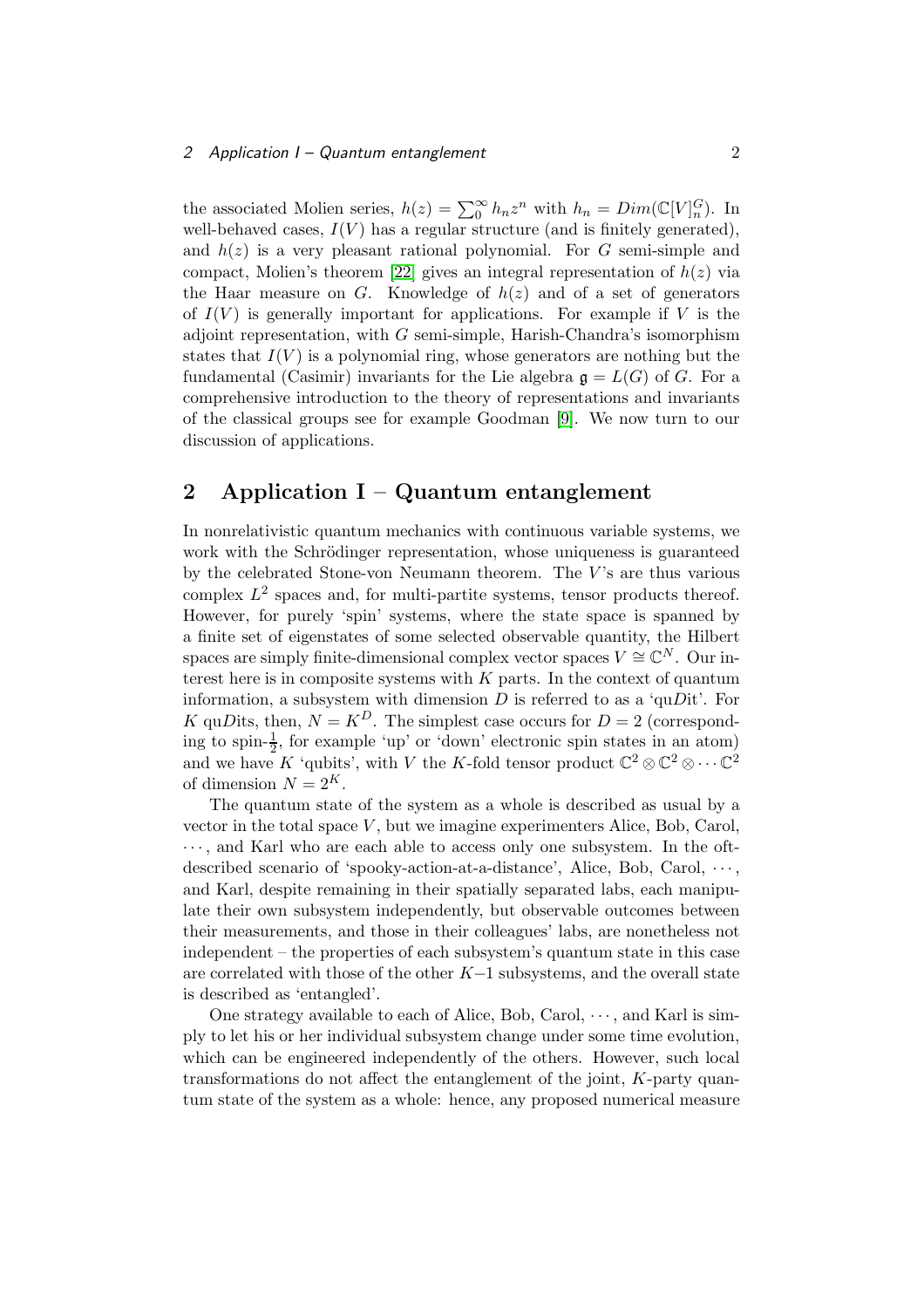#### 3 Application II – Phylogenetics 3 3

of entanglement must be invariant under appropriate symmetry transformations. Since standard time evolution of quantum states is represented by unitary operators, entanglement measures should therefore be invariant under the Cartesian product of  $K$  unitary groups, each acting on one experimenter's quDit Hilbert space. In the qubit case, then, the symmetry group is just<sup>[2](#page-2-0)</sup>  $G = U(2) \times U(2) \times \cdots \times U(2)$  acting on the said K-fold tensor product space  $V \cong \otimes^{K} \mathbb{C}^2$ .

The invariants from  $I(V)$  are perfectly suited to quantifying these local quantum effects, and are hence referred to as 'local entanglement invariants'. There is great interest in using these invariants to build complete entanglement measures [\[33\]](#page-10-1), and the first problem is to characterize and evaluate the invariants in different situations. A famous case in point for tripartite entanglement  $(K = 3)$  is the use of the Cayley hyperdeterminant, which is called the *tangle* in the physics literature [\[6\]](#page-9-1). See [\[12\]](#page-9-2) for a recent review of the topic of quantum entanglement.

A less well studied case is that of so-called mixed states, where the system itself is described in a statistical sense (an ensemble of electrons, each of whose members is an electron described by a state vector which is an equal superposition of spin 'up' and spin 'down', is physically very different from an ensemble wherein, in 50% of instances, the electron spin is 'up', and in the other 50%, the electron spin is 'down'). The state is now specified by a density operator (a self-adjoint positive semidefinite linear operator on V of unit trace), and hence transforms in the adjoint representation  $\cong V \otimes V^*$ . Even just for  $K = 2$ , that is for *two* qubit mixed states, the structure of the invariant ring is quite rich, for example being considerably more complicated than the *four* qubit pure state case [\[32\]](#page-10-2). The Molien series [\[10,](#page-9-3) [21,](#page-10-3) [16\]](#page-9-4)

$$
h(z) = \frac{1 + z^4 + z^5 + 3z^6 + 2z^7 + 2z^8 + 3z^9 + z^{10} + z^{11} + z^{15}}{(1 - z)(1 - z^2)^3(1 - z^3)^2(1 - z^4)^3(1 - z^6)}
$$

enumerates a plethora of primary and secondary invariants, whose precise role in the formulation of suitable entanglement measures is still not completely tied down [\[10,](#page-9-3) [21\]](#page-10-3).

# 3 Application II – Phylogenetics

What of molecular phylogenetics? The simplest, so-called 'general Markov model' of molecular evolution [\[3,](#page-9-5) [24\]](#page-10-4) is given as follows. For a given set of

<span id="page-2-0"></span><sup>&</sup>lt;sup>2</sup>More general procedures open to Alice, Bob, Carol,  $\cdots$ , and Karl involve various types of general quantum operations (measurements). For example, under reversible operations which succeed only with some probability less than one, the transformation group on each subsystem would be extended from  $U(2)$  to  $GL(2,\mathbb{C})$ , and the group as a whole would become  $\times^K GL(2,\mathbb{C})$ . Of course, such local transformations do modify state entanglement, although numerical measures which are bona fide entanglement monotones are defined to be nonincreasing under such changes [\[33\]](#page-10-1).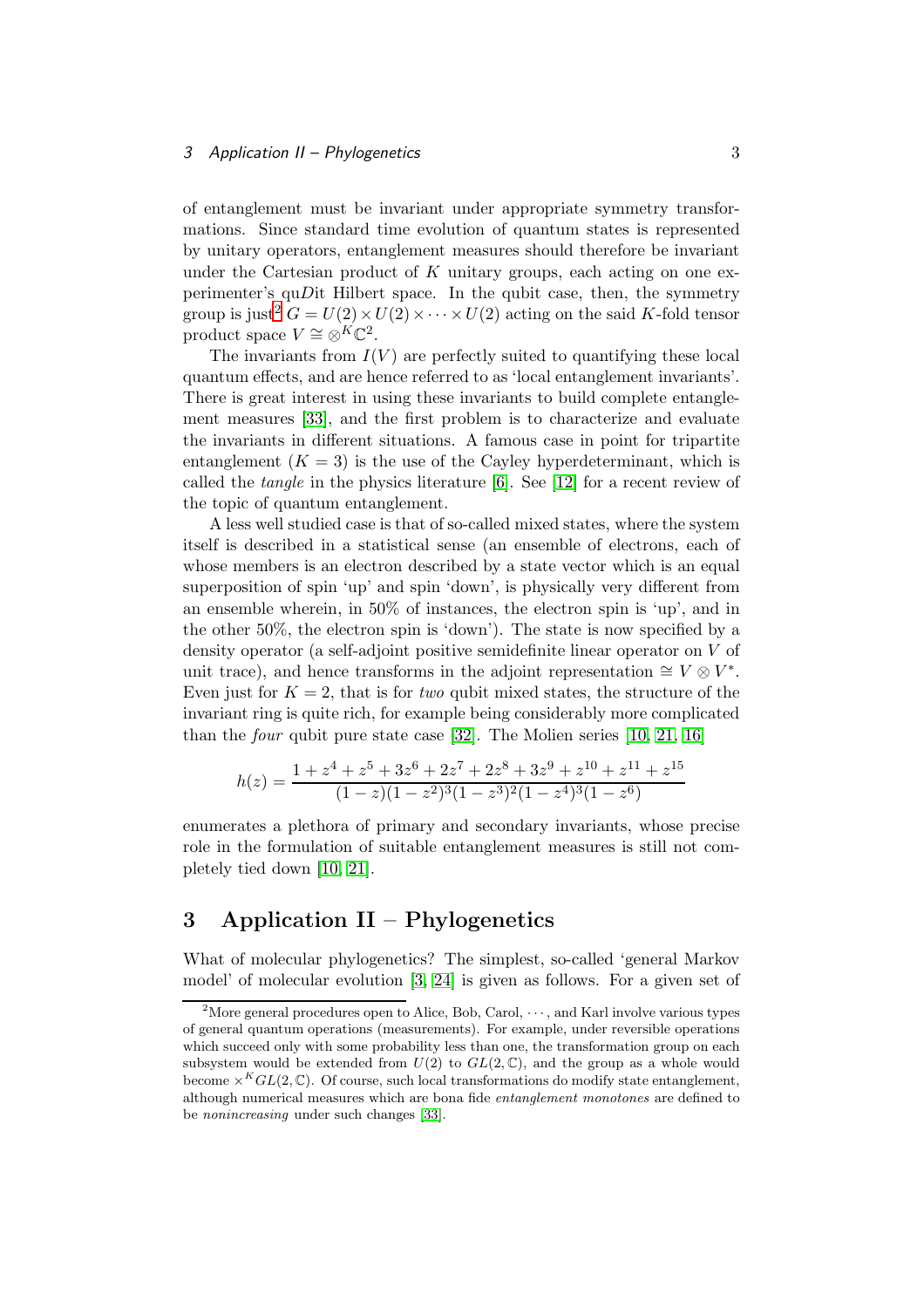K species ('taxonomic units'), a probabilistic description of some set of D observed characters is adopted. Models are constructed that describe the frequency of patterns derived from morphological features, or in molecular phylogenetics, from alignments of homologous nucleic acid sequences, nucleotide bases  $\{A, C, G, T\}, D = 4$ ; or of homologous proteins, amino acid residues  $\{A, R, N, D, C, E, Q, G, H, I, L, K, M, F, P, S, T, W, Y, V\}, D = 20;$ or a variety of other molecular motifs or repeated units. These models are constructed by assuming molecular sequences evolving from a common ancestor via a Markov process, punctuated by speciation events. The data, corresponding to the observed frequencies, are taken as a sample of the probabilities on the basis that each site in the alignment independently follows an identical random process. These assumptions are contestible, but are well motivated by considerations of finding a balance between biological realism and statistical tractability. Contained within this model is the description of the evolution of the K *extant* species and their characters. This is a process whereby the K-way probability array, sampled by the pattern frequencies, evolves according to the tensor product of K independent  $D \times D$  Markov transition matrices. This scenario is analogous to the setup of quantum entanglement described above, and algebraically it becomes an instance of the classical invariant theory problem, by extending the *set* of Markov matrices to the smallest containing matrix *group*. In the case of continuous-time models, this is no difficulty, as the matrices describing substitution rates between molecular units formally belong to the relevant matrix Lie algebra [\[31\]](#page-10-5), and the Markov transition matrices are their matrix exponentials – and are hence invertible. From this algebraic perspective, it also makes sense to work over  $\mathbb C$  from the outset, and later examine stochastic parameter regions as required for applications. This will be elaborated upon for a specific example below.

The said K-fold tensor product module  $\mathbb{C}^D \otimes \mathbb{C}^D \otimes \cdots \otimes \mathbb{C}^D$  thus now transforms under  $G = GL_1(D) \times GL_1(D) \times \cdots \times GL_1(D)$ , where the non-reductive group<sup>[3](#page-3-0)</sup>  $GL_1(D)$  is the Markov *stochastic group* of invertible  $D \times D$ unit row-sum matrices [\[15,](#page-9-6) [23\]](#page-10-6)  $(GL_1(D)$  is of course a matrix subgroup of  $GL(D)$ , and is isomorphic to the affine group  $Aff_{D-1}$  in one dimension lower; the *doubly stochastic* group is the subgroup having unit row- *and* columnsums, and is isomorphic to  $GL(D-1)$  (see §A below)). In this non-reductive case there is no Molien theorem, and no guarantee of the invariant ring even being finitely generated. However, there is no difficulty in counting one dimensional representations degree by degree in tensor powers, and indeed we have shown that a slightly modified version of the standard combinatorial results applies (see Appendix). In practical terms, this allows us to identify

<span id="page-3-0"></span><sup>&</sup>lt;sup>3</sup>This group is thus the workhorse of Markov models, playing a role analogous to  $GL(D)$ , which Weyl in his book famously referred to as 'her all-embracing majesty' amongst the classical groups.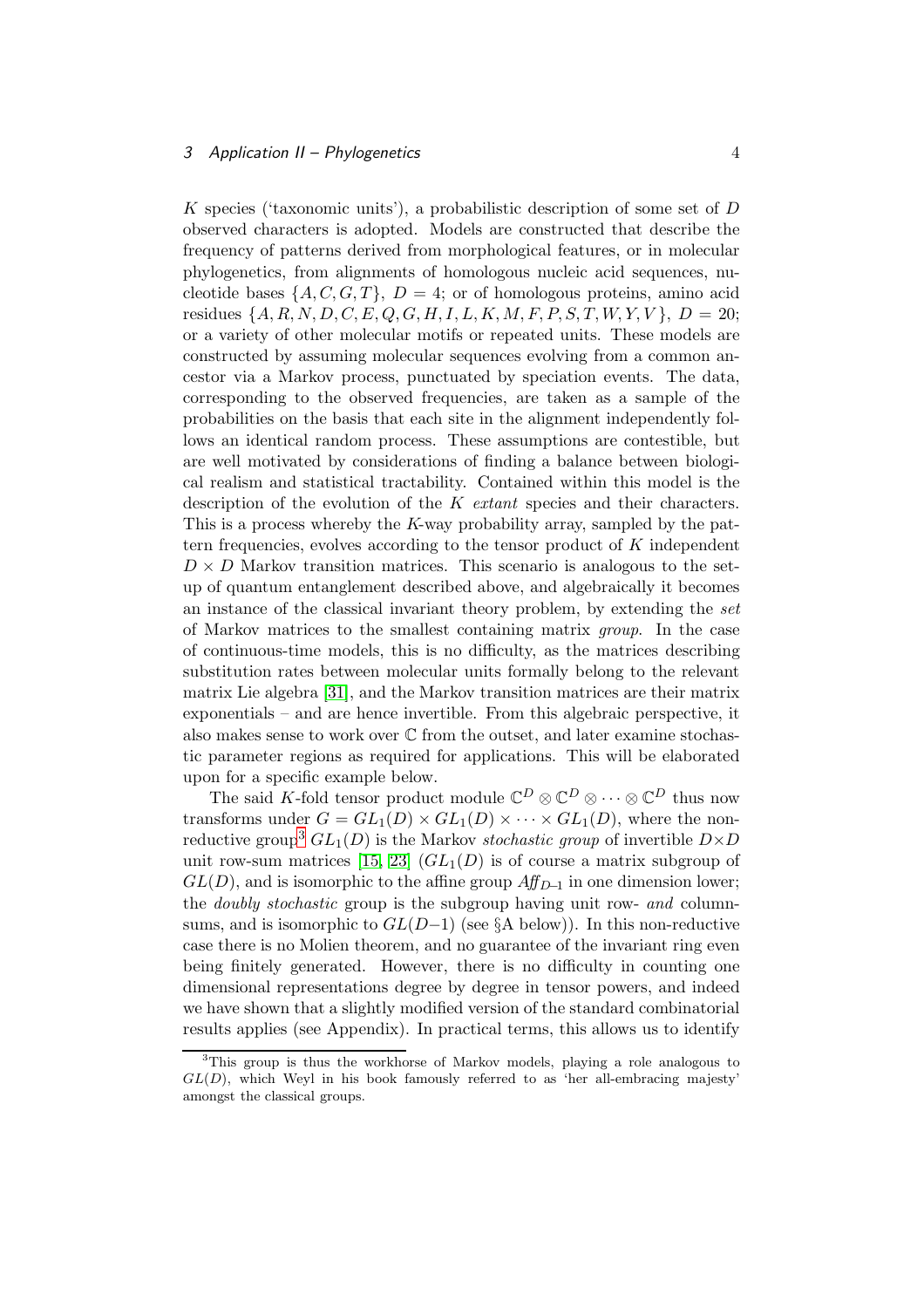#### 3 Application II – Phylogenetics 5

useful invariants for the purposes of phylogenetic inference. In this context we call such objects *Markov invariants*.

One such quantity, the so-called 'logDet', has in fact been known and used by phylogenetic practitioners for over two decades [\[3,](#page-9-5) [18,](#page-10-7) [20\]](#page-10-8). For the case of two taxa, the determinant function of the 2-fold phylogenetic tensor array (a polynomial of degree  $D$ ) is certainly a one dimensional representation under the action of  $GL(D) \times GL(D)$  itself, in fact transforming as  $Det \otimes Det$ , and thus necessarily an invariant of the Markov subgroup. Taking the (negative) log, and with the usual matrix relation  $-\ln Det = -Tr \ln$ , we recover the (negative) sum of the traces of the rate generators, multiplied by the evolved time. Modulo some care with the distribution of characters belonging to the presumed common ancestor of the two taxa, this can be taken as a measure of the total 'evolutionary distance' between them, essentially the sum of all the individual rates changing characters into one another, multiplied by the time. The logDet can be recorded for all pairs of taxa, using marginalisations of the  $K$ -fold probability array, and thus leads to a robust 'distance-based' method for phylogenetic inference. In fact, Buneman's theorem [\[4\]](#page-9-7) guarantees reconstruction of a tree from a pairwise 'metric' satisfying certain additional conditions.

Using our technical results, Markov invariants beyond the two-fold case are able to be counted and constructed, and it is an important matter of principle to investigate them. In data sets where the number of species  $K$ is large, where the pairwise nature of logDet can lead to significant loss of evolutionary information, they may also provide alternative or supplementary information to help with inference. In view of the pevious discussion of quantum entanglement, it turns out that for the case of binary characters  $(D = 2)$ , and three-fold arrays  $(K = 3)$  or tripartite marginalisations of higher arity arrays, the Cayley hyperdeterminant (degree  $n = 4$ ) is precisely such a candidate [\[27\]](#page-10-9), and we have identified analogous low-degree 'tangles' for  $D = 3$  and 4 [\[28\]](#page-10-10). For four taxa,  $K = 4$ , and four characters,  $D = 4$ , we have found a remarkable, symmetrical set of three degree-five,  $n = 5$ , Markov invariants dubbed the 'squangles' (stochastic quartet tangles)[\[26,](#page-10-11) [29,](#page-10-12) [11\]](#page-9-8). A simple least squares analysis of their values [\[11\]](#page-9-8) allows a direct ranking of one of the three possible unrooted tree topologies for quartets<sup>[4](#page-4-0)</sup>. The squangles provide a low-parameter and statistically powerful way of resolving quartets based on the general Markov model [\[11\]](#page-9-8), without any special assumptions about the types of rate matrices in the model, and independently of any recourse to pairwise distance measures. They are useful because many reconstruction methods for large trees build a 'consensus tree' from some kind of ranking of quartet subtrees, where robust decisions at the quartet level are absolutely crucial. Further details are given in the appendix, §A.

<span id="page-4-0"></span><sup>&</sup>lt;sup>4</sup>It is here that careful account of the stochastic parameter regime should be taken, as a crucial aspect of the least squares analysis requires certain inequalitites to hold.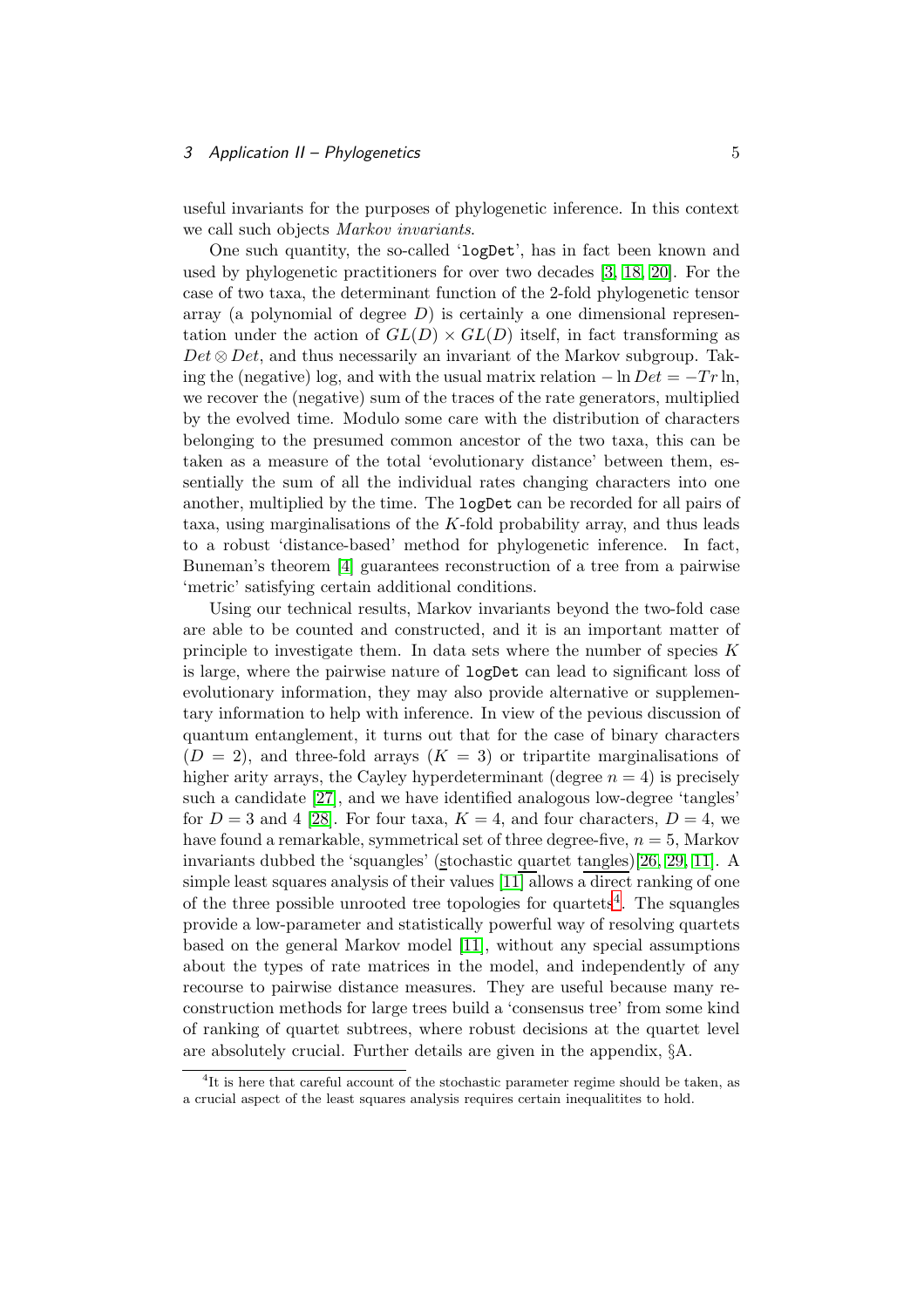It must be noted that Markov invariants are in general distinct from the so-called 'phylogenetic invariants' [\[5\]](#page-9-9). These are polynomials that evaluate to zero for a subset of phylogenetic trees regardless of particular model parameters, and hence can serve in principle to discriminate trees and models. Their formal presentation can be given in terms of algebraic geometry [\[17,](#page-10-13) [2\]](#page-9-10). However, in contrast to Markov invariants which are 1-dimensional G-modules, phylogenetic invariants in general belong to high-dimensional G-modules [\[1,](#page-9-11) [30\]](#page-10-14).

Our Markov invariants are necessarily quite large objects – they are polynomials of reasonably high degree in a significant number of variables. For example, the squangles are degree 5 polynomials in the components of a  $4<sup>4</sup> = 256$ -element array, and given their combinatorial origins, it is perhaps not surprising to find that they each have 66,744 terms<sup>[5](#page-5-0)</sup>. However, once defined, there is no numerical problem with evaluations<sup>[6](#page-5-1)</sup> – their utility is in their ability to syphon useful information out of the complexity of the data. As such they provide a viable alternative to parameter-estimation intensive phylogenetic methods, where massive likelihood optimisations are required, in order to make decisions about much more tightly specified models.

Acknowledgements The authors thank E Allman, D Ellinas, B Fauser, J Fernández-Sánchez, B Holland, R King, J Rhodes, M Steel and A Taylor for helpful discussions and correspondence on this research. JGS acknowledges the support of the Australian Research Council grant DP0877447 for part of this work. PDJ acknowledges the support of the Australian-American Fulbright Commission for the award of a senior scholarship for part of this work.

# A Counting invariants: some character theorems

The mathematical setting for both the study of entanglement measures for composite quantum systems, and of analogous quantities for the setting of phylogenetics, is that there is a model space  $V$  which is a  $K$ fold tensor product,  $V \cong \mathbb{C}^D \otimes \mathbb{C}^D \otimes \cdots \otimes \mathbb{C}^D$ . In the case of quantum mechanics the components of V in some standard basis describe the state; for example in Dirac notation a pure state is a ket  $|\Psi\rangle \in V$  of the form  $|\Psi\rangle = \sum_{0}^{D-1} \Psi_{i_1 i_2 \cdots i_K} |i_1, i_2, \cdots, i_K\rangle$  in the case of quDits (see below for mixed states). In the phylogenetic case we simply have a  $K$ -way frequency array  $\{P_{i_1i_2\cdots i_K}\}\$  sampling the probability of a specific pattern, say  $i_1i_2 \cdots i_K$ , where each  $i_k \in \{A, C, G, T\}$  for nucleotide data, at a particular

<span id="page-5-0"></span><sup>&</sup>lt;sup>5</sup>This is still  $\ll O(256^5)$ .

<span id="page-5-1"></span> ${}^{6}$ Explicit forms for the squangles, together with R code for their evaluation, are available from the authors.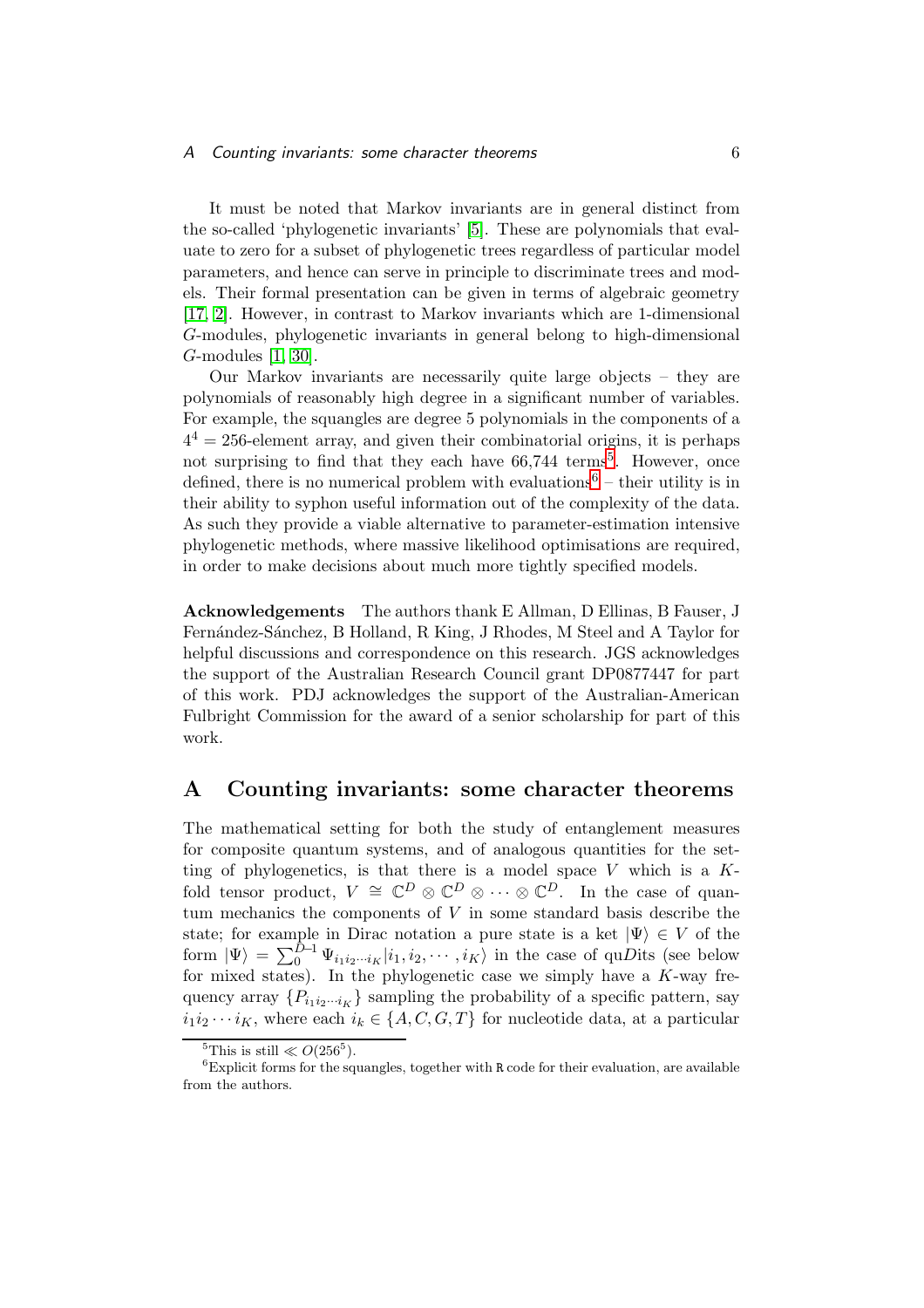#### A Counting invariants: some character theorems 7

site in a simultaneous alignment of a given homologous sequence across all K of the species under consideration.

We focus attention on the linear action of the appropriate matrix group  $G = G_1 \times G_2 \times \cdots \times G_K$  on V. In the quantum quDit case each local group  $G_k$  is a copy of  $U(D)$ , but given the irreducibility of the fundamental representation, for polynomial representations the analysis can be done using the character theory of the complex group<sup>[7](#page-6-0)</sup>  $GL(D, \mathbb{C})$ . This group is too large for the phylogenetic case, where the pattern frequency array  $P$  evolves as  $P \to P' := g \cdot P$ , namely

$$
P' = M_1 \otimes M_2 \otimes \cdots \otimes M_K \cdot P
$$

where each  $M_k$  belongs to the stochastic Markov group  $GL_1(D, \mathbb{C})$  (the group of nonsingular complex unit row-sum  $D \times D$  matrices).

We compute the Molien series  $h(z) = \sum_{0}^{\infty} h_n z^n$  for  $\mathbb{C}[V]^G$  degree-bydegree using combinatorial methods based on classical character theory for  $GL(D)$ , adapted slightly for the stochastic case  $GL_1(D)$ , which we now describe. All evaluations are carried out using the group representation package Cschur [\[35\]](#page-10-15).

In terms of class parameters (eigenvalues)  $x_1, x_2, \dots, x_D$  for a nonsingular matrix  $M \in GL(D)$ , the defining representation, the character is simply  $Tr(M) = x_1 + x_2 + \cdots + x_D$ ; the contragredient has character  $Tr(M^{T-1}) = x_1^{-1} + x_2^{-1} + \cdots + x_D^{-1}$ . Irreducible polynomial and rational characters of  $GL(D)$  are given in terms of the celebrated Schur functions [\[34,](#page-10-16) [19\]](#page-10-17) denoted  $s_{\lambda}(x)$ , where  $\lambda = (\lambda_1, \lambda_2, \cdots, \lambda_D)$ ,  $\lambda_1 \geq \lambda_2 \geq \cdots \geq \lambda_D$ , is an integer partition of at most D nonzero parts.  $\ell(\lambda)$ , the length of the partition, is the index of the last nonzero entry (thus  $\ell(\lambda) = D$  if  $\lambda_D > 0$ ). | $\lambda$ |, the weight of the partition, is the sum  $|\lambda| = \lambda_1 + \lambda_2 + \cdots + \lambda_D$ , and we write  $\lambda \vdash |\lambda|$ . For brevity we write the Schur function simply as  $\{\lambda\}$  where the class parameters are understood. Thus the space  $V$  as a representation of G as a K-fold Cartesian product is endowed with the corresponding product of  $K$  characters of the above defining representation of each local group,  $\chi = \{1\} \cdot \{1\} \cdot \cdots \cdot \{1\}$  in the quantum mechanical pure state and stochastic cases, and  $\chi = (\{1\}\{\overline{1}\}) \cdot (\{1\}\{\overline{1}\}) \cdot \cdots \cdot (\{1\}\{\overline{1}\})$  in the quantum mechanical mixed state case, where {1} is the character of the defining representation, and  $\{\overline{1}\}\$  that of its contragredient. The space of polynomials of degree n in  $\Psi$  or  $P$ ,  $\mathbb{C}[V]_n$ , is a natural object of interest and by a standard result is isomorphic to the *n*-fold symmetrised tensor product  $V \vee V \vee \cdots \vee V$ , a specific case of a Schur functor:  $\mathbb{S}_{\{n\}}(V)$ . Its character is determined by the corresponding Schur function *plethysm*, χ⊗{n}, and the task at hand is to enumerate the one-dimensional representations occurring therein.

Before giving the relevant results it is necessary to note two further rules for combining Schur functions. The *outer* Schur function product, is

<span id="page-6-0"></span><sup>&</sup>lt;sup>7</sup>This technical point is different from the previous observation about extending the analysis to allow local quantum operations and communication of these between parties.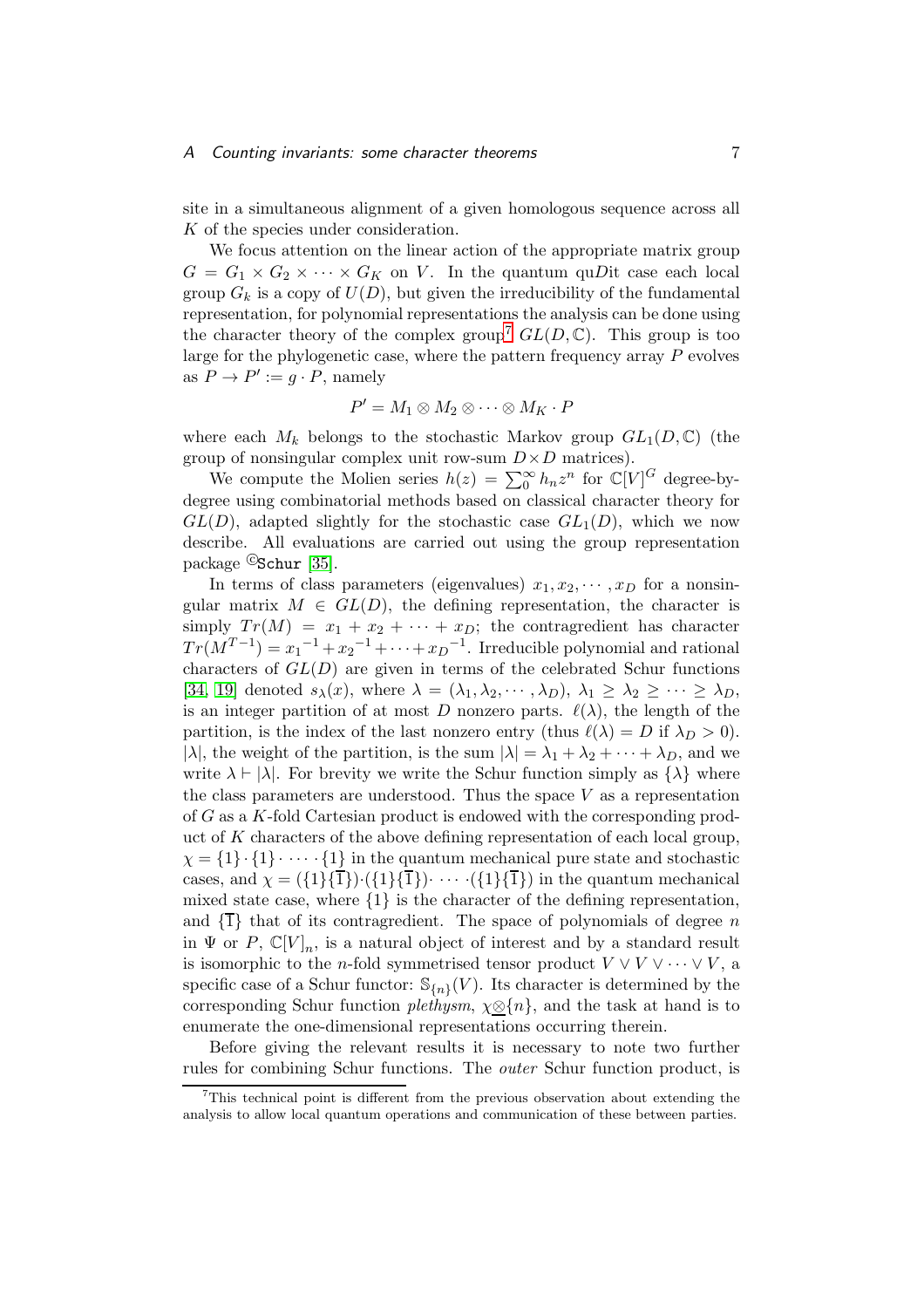#### A Counting invariants: some character theorems 8

simply the pointwise product of Schur functions, arising from the character of a tensor product of two representations. Of importance here is the *inner* Schur function product ∗ defined via the Frobenius mapping between Schur functions and irreducible characters of the symmetric group. We provide here only the definitions sufficient to state the required counting theorems in technical detail. For a more comprehensive, Hopf-algebraic setting for symmetric functions and characters of classical (and some non-classical) groups see [\[7,](#page-9-12) [8\]](#page-9-13).

Concretely, we introduce structure constants for inner products in the Schur function basis as follows:

$$
\{\lambda\} * \{\mu\} = \sum_{\nu} g_{\lambda,\mu}^{\nu} \{\nu\}.
$$

For partitions  $\lambda$ ,  $\mu$  of equal weight<sup>[8](#page-7-0)</sup>,  $|\lambda| = |\mu| = n$ , say, this expresses the reduction of a tensor product of two representations of the symmetric group  $\mathfrak{S}_n$  labelled by partitions  $\lambda$ ,  $\mu$ . By associativity, we can extend the definition of the structure constants to K-fold inner products,

$$
\{\tau_1\} * \{\tau_2\} * \cdots * \{\tau_K\} = \sum_{\nu} g^{\nu}_{\tau_1, \tau_2, \cdots, \tau_K} {\{\nu\}}.
$$

#### Theorem: Counting invariants

#### (a) Quantum pure states

Let D divide n,  $n = rD$ , and let  $\tau$  be the partition  $(r^D)$  (that is, with Ferrers diagram a rectangular array of  $r$  columns of length  $D$ ). Then

$$
h_n = g_{\tau,\tau,\cdots,\tau}^{(n)} \quad (K\text{-fold inner product}).
$$

If D does not divide n, then  $h_n = 0$ .

#### (b) Quantum mixed states

We have

$$
h_n = \sum_{|\tau|=n, \ell(\tau)\leq D^2} \left( \sum_{|\sigma|=n, \ell(\sigma)\leq D} g_{\sigma,\sigma}^{\tau} \right)^2.
$$

### (c) Phylogenetic K-way pattern frequencies, general Markov model We have

 $h_n = g_{\tau_1, \tau_2, \cdots, \tau_K}^{(n)}$  (*K*-fold inner product), for each  $\tau_k$  of the form  $(r_k + s_k, r_k^{(D-1)})$  $(k^{D-1})$  such that  $n = r_k D + s_k$ ,  $s_k \geq 0$ .

<span id="page-7-0"></span><sup>&</sup>lt;sup>8</sup>If  $|\lambda| \neq |\mu|$  then  $\{\lambda\} * {\mu} = 0$ .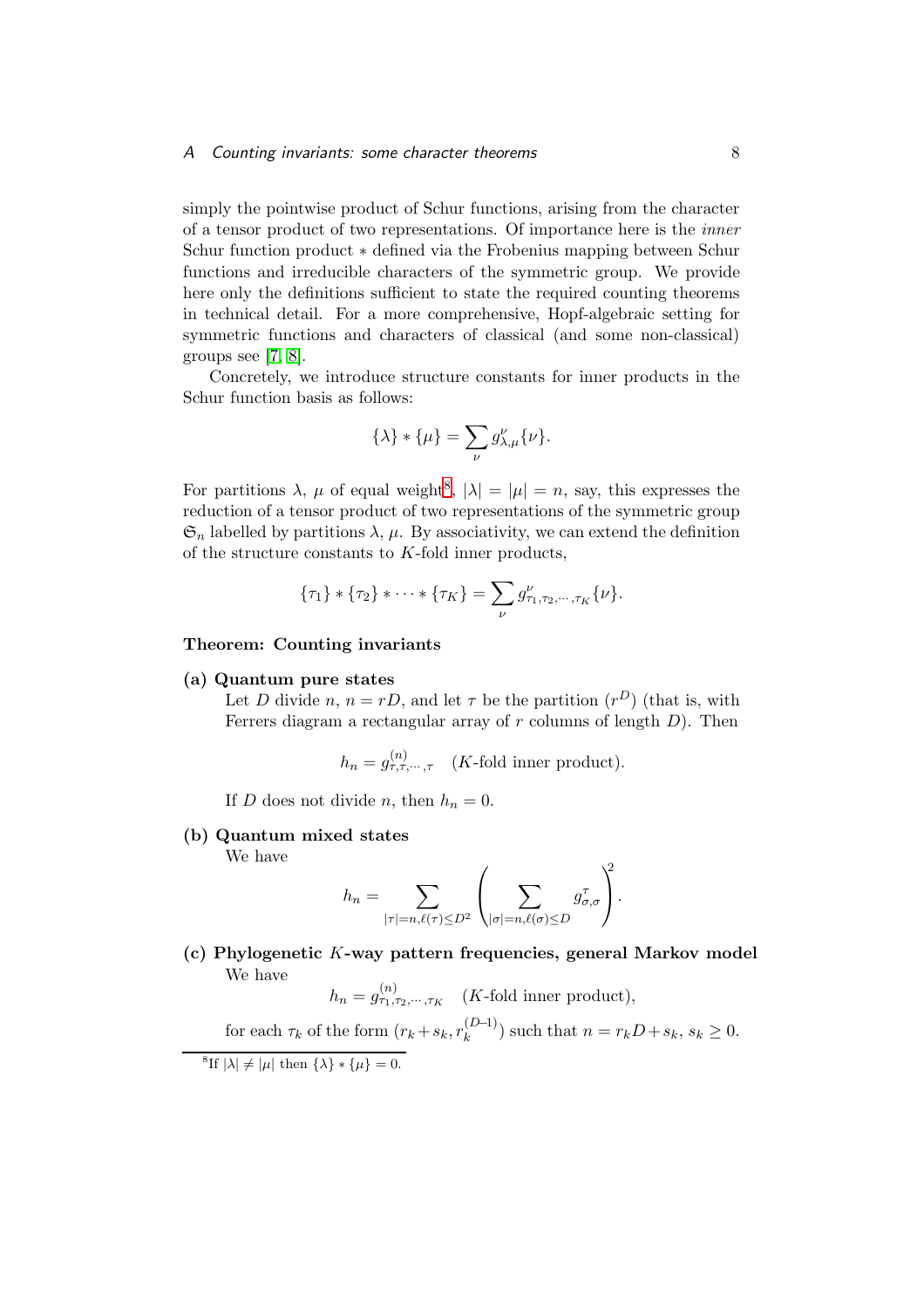#### A Counting invariants: some character theorems 9

(d) Phylogenetic K-way pattern frequencies, doubly stochastic model We have

 $h_n = g_{\tau_1, \tau_2, \cdots, \tau_K}^{(n)}$  (*K*-fold inner product),

for each  $\tau_k$  of the form  $(r_k + s_k, r_k^{(D-2)})$  $(k^{D-2})$ ,  $t_k$ ) such that  $n = r_k(D-1) +$  $s_k + t_k, 0 \le t_k \le r_k, s_k \ge 0.$ 

 $\Box$ 

As pointed out in the main text, the enumeration and identification of entanglement invariants, in the case of quantum systems, and Markov invariants, in the phylogenetic context, is of practical importance in characterising general properties of the systems under study – in the quantum case, because they are by definition impervious to local unitary operations, and form the raw material for constructing interesting entanglement measures; and in the phylogenetic case, because they tend to be independent of how the specific Markov change model is parametrized, but nonetheless they can give information about the underlying tree.

An example of identifying invariants is the case of the three squangle quantities. We find  $g^{(5)}_{\tau\tau\tau\tau} = 4$ , where  $\tau$  is the partition  $(2,1^3)$  which is of course of dimension 4 and irreducible in  $GL(4)$ , but indecomposable in  $GL_1(4)$ , as it contains a one-dimensional representation. One of the four linearly independent degree five candidates is discounted, because of algebraic dependence on lower degree invariants. Recourse to the appropiate quartet tree isotropy group [\[29\]](#page-10-12) reveals that one of the remaining three is not tree informative. Further, the situation with respect to the final two objects is expressed symmetrically in terms of the *three* squangle quantities  $Q_1, Q_2, Q_3$ , which satisfy  $Q_1 + Q_2 + Q_3 = 0$ , as follows. For tree 1, for example 12|34, we have on evaluation with stochastic parameters,  $Q_1 = 0$ , and  $-Q_3 = Q_2 > 0$ . This pattern recurs cyclically for the other two unrooted quartet trees: for tree 2, 13|24,  $Q_2 = 0$ , whereas  $-Q_1 = Q_3 > 0$ , and for tree 3, 14|23,  $Q_3 = 0$ , and  $-Q_2 = Q_1 > 0$ . As noted above, the (strict) inequalities entailed in the above evaluations are crucial for the validity of the least squares method for ranking quartet trees using squangles.

There are many more gems to be examined in hunting down Markov invariants for different models and subgroups [\[14,](#page-9-14) [13\]](#page-9-15), with potential practical and theoretical interest. As one instance of as-yet unexplored terrain, for  $K = 3$  we have evidence [\[25,](#page-10-18) [26\]](#page-10-11) at degree 8 for stochastic tangle ('stangle') invariants with mixed weight, since it turns out that

$$
g^{(8)}_{(51^3),(2^4),(2^4)}=1\quad (\equiv g^{(8)}_{(2^4),(51^3),(2^4)}\equiv g^{(8)}_{(2^4),(2^4),(51^3)} )\,.
$$

Thus there are three mixed weight stangle candidates, which would differ in the information they reveal about each leg of their ancestral star tree.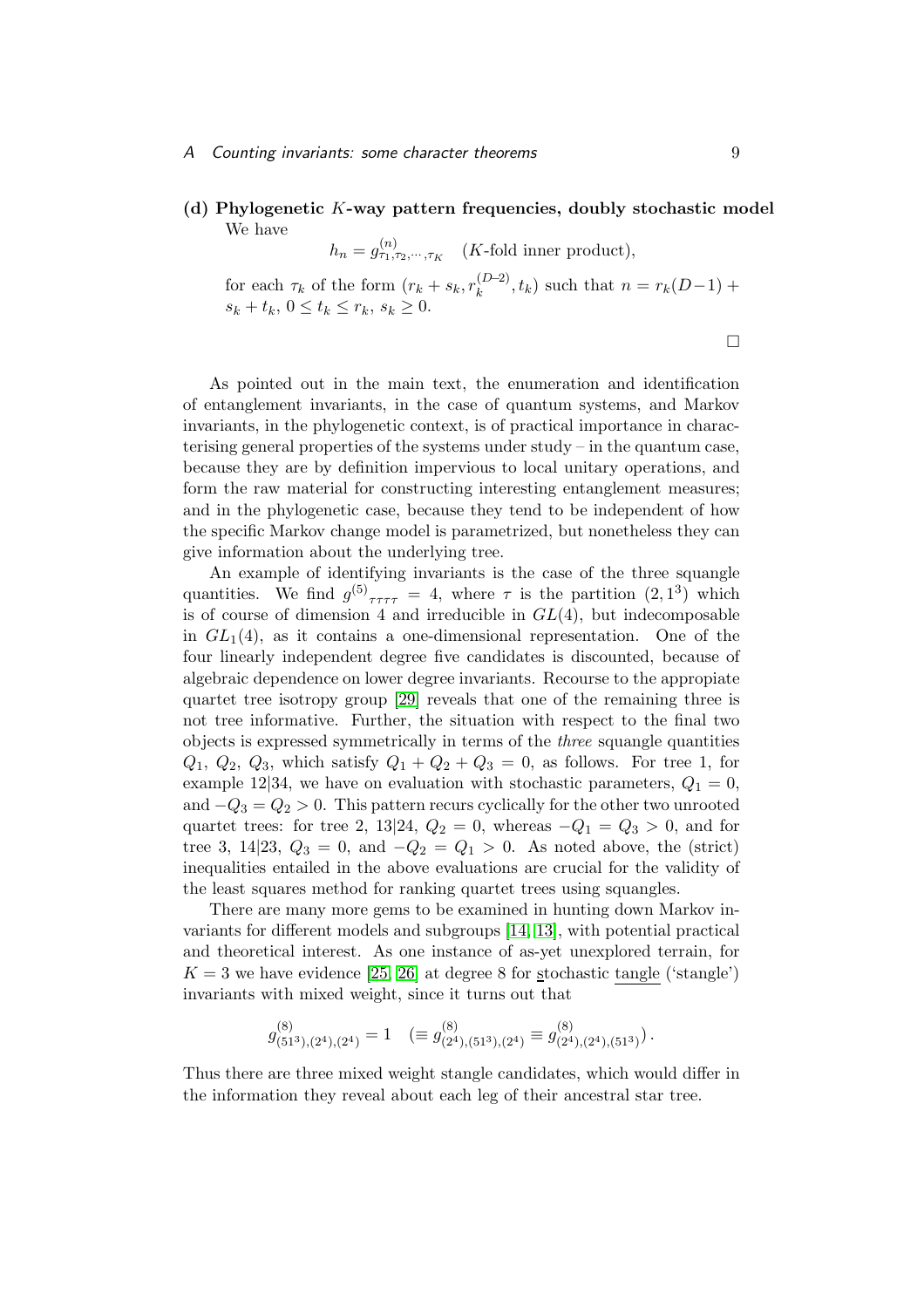#### $References$  10

# <span id="page-9-11"></span>References

- [1] E. S. Allman, P. D. Jarvis, J. A. Rhodes, and J. G. Sumner. Tensor Rank, Invariants, Inequalities, and Applications. *SIAM, Matrix Algebra and Applications*, to appear, November 2013. arXiv:1211.3461A.
- <span id="page-9-10"></span><span id="page-9-5"></span>[2] E. S. Allman and J. A. Rhodes. Phylogenetic ideals and varieties for the general Markov model. *Adv. Appl. Math.*, 20:127–148, 2007.
- <span id="page-9-7"></span>[3] D. Barry and J. A. Hartigan. Asynchronous distance between homologous DNA sequences. *Biometrics*, 43:261–276, 1987.
- [4] P. Buneman. *Mathematics in the Archaeological and Historical Sciences*, chapter "The recovery of trees from measures of dissimilarity". Edinburgh University Press, 1971.
- <span id="page-9-9"></span>[5] James A. Cavender and Joseph Felsenstein. Invariants of phylogenies in a simple case with discrete states. *Journal of Classification*, 4:57–71, 1987.
- <span id="page-9-1"></span>[6] V. Coffman, J. Kundu, and W. K. Wootters. Distributed entanglement. *Physical Review A*, 61(5):052306, May 2000.
- <span id="page-9-12"></span>[7] B. Fauser and P. D. Jarvis. A Hopf laboratory for symmetric functions. *Journal of Physics A Mathematical General*, 37:1633–1663, February 2004.
- <span id="page-9-13"></span>[8] B. Fauser, P. D. Jarvis, R. C. King, and B. G. Wybourne. New branching rules induced by plethysm. *Journal of Physics A Mathematical General*, 39:2611–2655, March 2006.
- <span id="page-9-0"></span>[9] R. Goodman and N.R. Wallach. *Representations and invariants of the classical groups*, volume 68. Cambridge University Press, 1998.
- <span id="page-9-3"></span>[10] M. Grassl, M. Rötteler, and T. Beth. Computing local invariants of quantum-bit systems. *Physical Review A*, 58:1833–1839, September 1998.
- <span id="page-9-8"></span>[11] Barbara R. Holland, Peter D. Jarvis, and Jeremy G. Sumner. Low-parameter phylogenetic inference under the general Markov model. *Systematic Biology*, 62(1):78–92, 2013.
- <span id="page-9-2"></span>[12] R. Horodecki, P. Horodecki, M. Horodecki, and K. Horodecki. Quantum entanglement. *Reviews of Modern Physics*, 81:865–942, April 2009.
- <span id="page-9-15"></span>[13] P. D. Jarvis and J. G. Sumner. Matrix group structure and Markov invariants in the strand symmetric phylogenetic substitution model. *Preprint, 15pp*. arXiv:1307.5574.
- <span id="page-9-14"></span>[14] P. D. Jarvis and J. G. Sumner. Markov Invariants for Phylogenetic Rate Matrices Derived from Embedded Submodels. *Trans. Comp. Biol. and Bioinf.*, 9(3):828–836, 2012.
- <span id="page-9-6"></span>[15] J. E. Johnson. Markov-type Lie groups in  $GL(n,\mathbb{R})$ . *J. Math. Phys.*, 26:252–257, 1985.
- <span id="page-9-4"></span>[16] R C King, T A Welsh, and P D Jarvis. The mixed two-qubit system and the structure of its ring of local invariants. *Journal of Physics A: Mathematical and Theoretical*, 40(33):10083, 2007.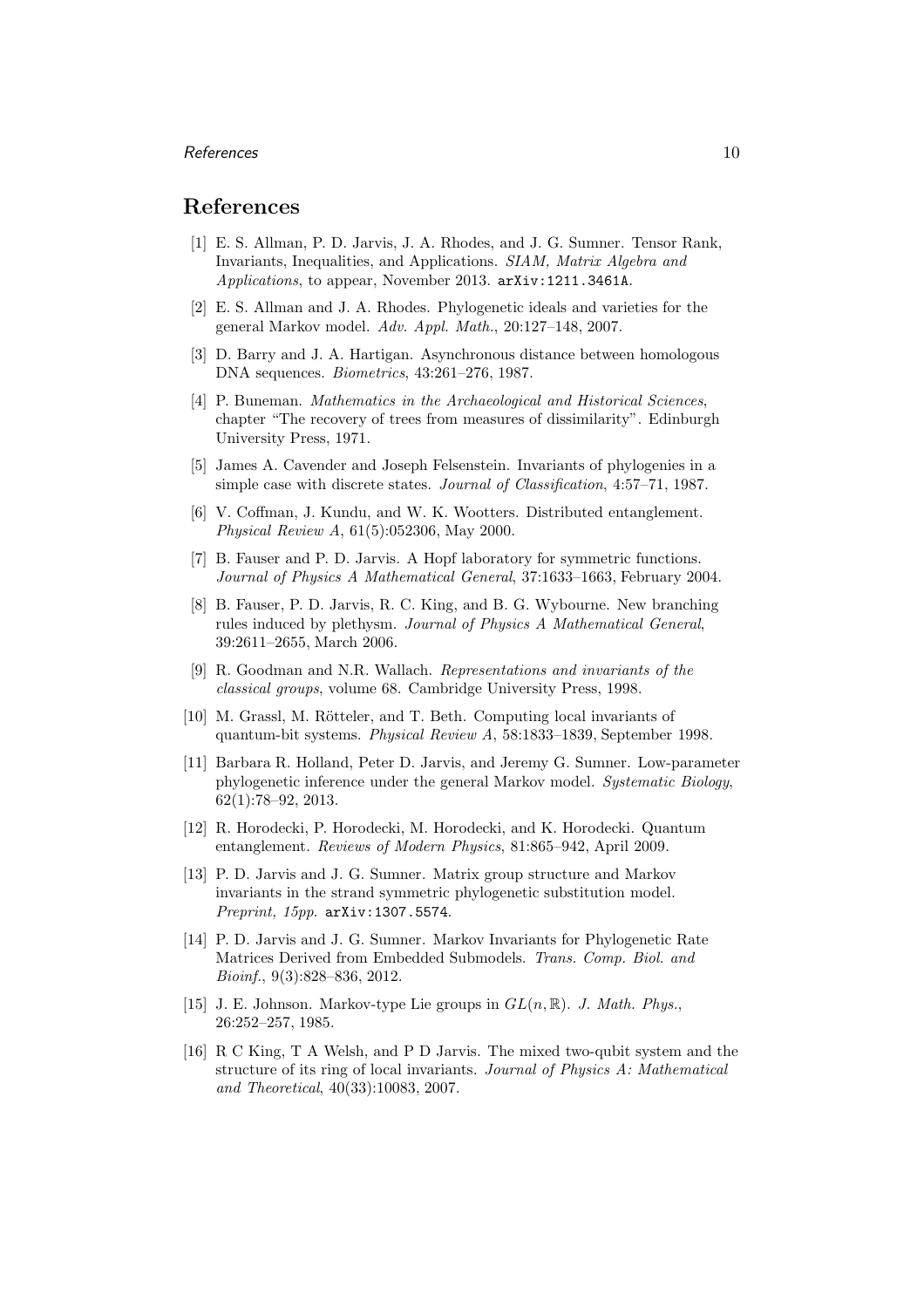#### References and the set of the set of the set of the set of the set of the set of the set of the set of the set of the set of the set of the set of the set of the set of the set of the set of the set of the set of the set o

- <span id="page-10-13"></span>[17] J A Lake. A rate-independent technique for analysis of nucleic acid sequences: evolutionary parsimony. *Molecular Biology and Evolution*, 4(2):167–191, 1987.
- <span id="page-10-7"></span>[18] J. A. Lake. Reconstructing evolutionary trees from DNA and protein sequences: Paralinear distances. *Proceedings of the National Academy of Sciences*, 91:1455–1459, 1994.
- <span id="page-10-17"></span><span id="page-10-8"></span>[19] D. E. Littlewood. The theory of group characters. 1940.
- [20] P. J. Lockhart, M. A. Steel, M. D. Hendy, and D. Penny. Recovering evolutionary trees under a more realistic model of sequence evolution. *Mol. Biol. Evol.*, 11:605–612, 1994.
- <span id="page-10-3"></span>[21] Y. Makhlin. Nonlocal properties of two-qubit gates and mixed states, and the optimization of quantum computations. *Quantum Information Processing*, 1(4):243–252, 2002.
- <span id="page-10-6"></span><span id="page-10-0"></span>[22] Theodor Molien. Uber die Invarianten der linearen Substitutionsgruppen. *Sitzungsber. K¨onig. Preuss. Akad. Wiss.*, pages 1152—6, 1897.
- <span id="page-10-4"></span>[23] B. Mourad. On a Lie-theoretic approach to generalised doubly stochastic matrices and applications. *Linear and Multilinear algebra*, 52:99–113, 2004.
- <span id="page-10-18"></span>[24] Charles Semple and Mike Steel. *Phylogenetics*. Oxford University Press, 2003.
- [25] J. G. Sumner. *Entanglement, Invariants, and Phylogenetics*. PhD thesis, University of Tasmania, http://eprints.utas.edu.au, 2006.
- <span id="page-10-11"></span>[26] J. G. Sumner, M. A. Charleston, L. S. Jermiin, and P. D. Jarvis. Markov invariants, plethysms, and phylogenetics. *J. Theor. Biol.*, 253:601–615, 2008.
- <span id="page-10-9"></span>[27] J. G. Sumner and P. D. Jarvis. Entanglement invariants and phylogenetic branching. *J. Math. Biol.*, 51:18–36, 2005.
- <span id="page-10-10"></span>[28] J. G. Sumner and P. D. Jarvis. Using the tangle: A consistent construction of phylogenetic distance matrices. *Math. Biosci.*, 204:49–67, 2006.
- <span id="page-10-12"></span>[29] J. G. Sumner and P. D. Jarvis. Markov invariants and the isotropy subgroup of a quartet tree. *J. Theor. Biol.*, 258:302–310, 2009.
- <span id="page-10-14"></span>[30] J. G. Sumner, P. D. Jarvis, E. S. Allman, and J. A. Rhodes. Phylogenetic invariants from group characters alone. *In preparation*, 2013.
- <span id="page-10-5"></span>[31] Jeremy Sumner, Jesús Fernández-Sánchez, and Peter Jarvis. Lie Markov models. *J. Theor. Biol.*, 298:16–31, 2012.
- <span id="page-10-2"></span>[32] F. Verstraete, J. Dehaene, B. de Moor, and H. Verschelde. Four qubits can be entangled in nine different ways. *Physical Review A*, 65(5):052112, May 2002.
- <span id="page-10-1"></span>[33] G. Vidal. Entanglement monotones. *Journal of Modern Optics*, 47:355–376, February 2000.
- <span id="page-10-16"></span>[34] H. Weyl. *The classical groups: their invariants and representations*. Princeton Univ Press, 1939.
- <span id="page-10-15"></span>[35] Brian G. Wybourne et al. SCHUR<sup>©</sup>, Schur Group Theory Software. Technical report, http://smc.vnet.net/schur.html, 2004.